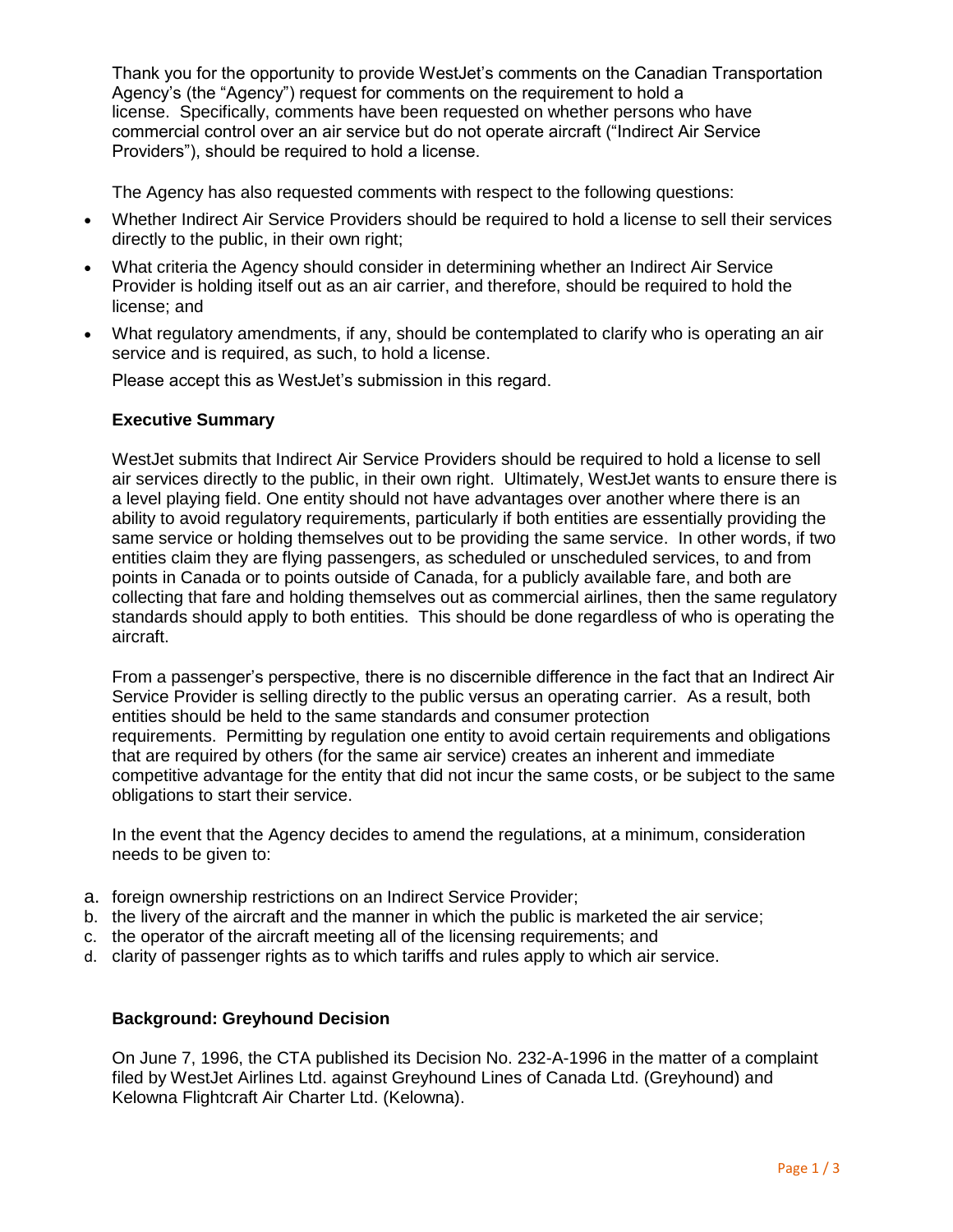Based primarily on the financial, operational and business relationships between Greyhound and Kelowna, Greyhound was found to be operating a domestic air service and was required to hold a domestic license. In order to obtain a domestic license, Greyhound had to establish to the satisfaction of the Agency that it was Canadian as defined in section 67 of the NTA, 1987, that it held a Canadian aviation document, and that it had prescribed liability insurance coverage or evidence of such insurability in respect of the air services to be provided under the license.

The Agency noted that Greyhound did not hold a domestic license. Accordingly, had operation of the proposed air services commenced, the Agency would have taken all actions within its jurisdiction to prevent such operation, including the issuance, if necessary, of a cease and desist order against Greyhound.

# **Existing License Requirements**

In the event an Indirect Air Service Provider holds themselves out as an airline, then that entity is required to meet the minimum requirements in order to obtain a license from the CTA. A partial list of those requirements are listed below:

- Financial requirements apply to Canadians applying for a license to operate an air service using medium aircraft (40 to 89 seats) or large aircraft (greater than 89 seats).
- Under the financial requirements test, the applicant is required to demonstrate that it has sufficient funding in place, without taking into account any revenue from operations, to meet the costs, or in other words, the cash disbursements, associated with starting up and operating the air service for a 90-day period (stage 1).
- The applicant must then satisfy the Agency that it has either already acquired, or it can acquire, the required funds confirmed in stage 1, and that the funds are available and will remain available to finance the air service.
- The applicant is encouraged to file the required information and documentation with the Agency well in advance of the proposed air service's launch date, but not before a detailed business plan is in place, in support of the proposed air service.
- Transport Canada will generally not initiate work relating to the issuance or amendment of an Air Operator Certificate for the proposed air service until the Agency has determined that the applicant has complied with the financial requirements.
- The applicant must file a copy of its business plan in support of its licence application. The Agency will review the applicant's business plan to assess if the financial requirements proposed by the applicant are reasonable and consistent with the proposed air service. The business plan should, at a minimum, include the following information:
- A description of the type of air service that will be provided, including whether scheduled and charter type services will be offered;
- The market and the region within which the applicant intends to operate;
- The routes that will be operated and the frequency of flights;
- The type and number of aircraft that will be operated; and
- A summary of any significant agreements or partnerships that will influence how the air service will be provided and the cost to provide the air service.

A complete list of the above requirements can be found here:

[https://www.otc-cta.gc.ca/eng/publication/financial-requirements-guide-air-licence](https://www.otc-cta.gc.ca/eng/publication/financial-requirements-guide-air-licence-applicants)[applicants#toc-tm-1](https://www.otc-cta.gc.ca/eng/publication/financial-requirements-guide-air-licence-applicants)

# **Discussion:**